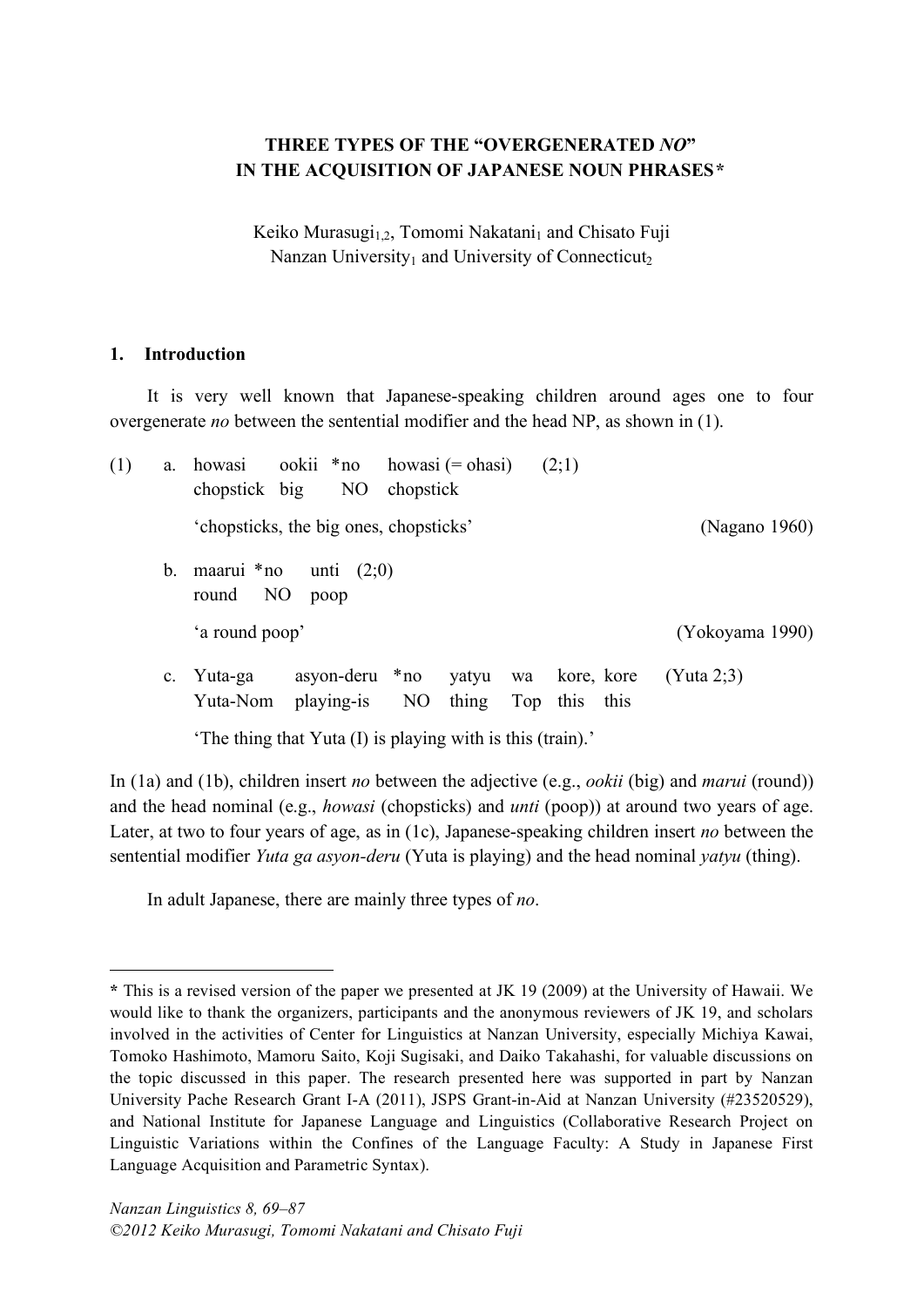(2) a. [Yamada] no hon (Genitive Case marker) Gen book 'Yamada's book' b. akai no (Pronoun) red (+present) one 'the red one' c. Emi-ga hazimete robusutaa-o tabe-ta no wa Bosuton de -Nom for the first time lobster-Acc ate Comp Top Boston in da (Complementizer) Copula

'It is in Boston that Emi ate a lobster for the first time.'

(2a) is the genitive Case marker, which roughly corresponds to *'s* or *of* in English. (2b) is a pronoun, which roughly corresponds to *one* in English. A complementizer in (2c) is the head of the presuppositional phrase in the cleft sentence, which corresponds to *that* in English.

In the history of Japanese acquisition, three contradictory analyses, the Pronoun Hypothesis, the Genitive Case Hypothesis, and the Complementizer Hypothesis, have been proposed regarding the syntactic status of the overgenerated *no*. Accordingly, the age children overgenerate *no* is contradictory: Some say it happens when children are one year old (e.g., Nagano 1960), but some say it lasts until four years old (e.g., Murasugi 1991).

In this paper, mainly based on our longitudinal study with a Japanese-speaking child, Yuta, and the corpus analysis of CHILDES (Sumihare and Jun), we argue that the mysteriously long overgeneration phenomenon of *no*, in fact, stems from three distinct sources, as proposed by Murasugi, Nakatani and Fuji (2009). We argue that the mysterious "overgeneration of *no*" is not a single phenomenon in Japanese acquisition, and show that three contradictory hypotheses (i.e., Pronoun, Genitive Case, and Complementizer) proposed in the past acquisition researches are basically all correct. First, a pronoun *no* is used due to the limit in production at the two-word stage. Second, the genitive Case marker *no* is inserted because of the miscategorization of adjectives as nominals. Third, a complementizer *no* is overgenerated due to the parameterization in the structure of relative clauses. The overgeneration of *no*, which looks like a single phenomenon, is reanalyzed as a trihedral phenomenon, and each face represents one of the crucial developmental stages in language acquisition.

### **2. The Complementizer Hypothesis: Relative Clause Parameter (Murasugi 1991)**

Murasugi (1991), based on her longitudinal and experimental study with Japanese-speaking children at two to four years of age, proposes that the overgenerated *no* is a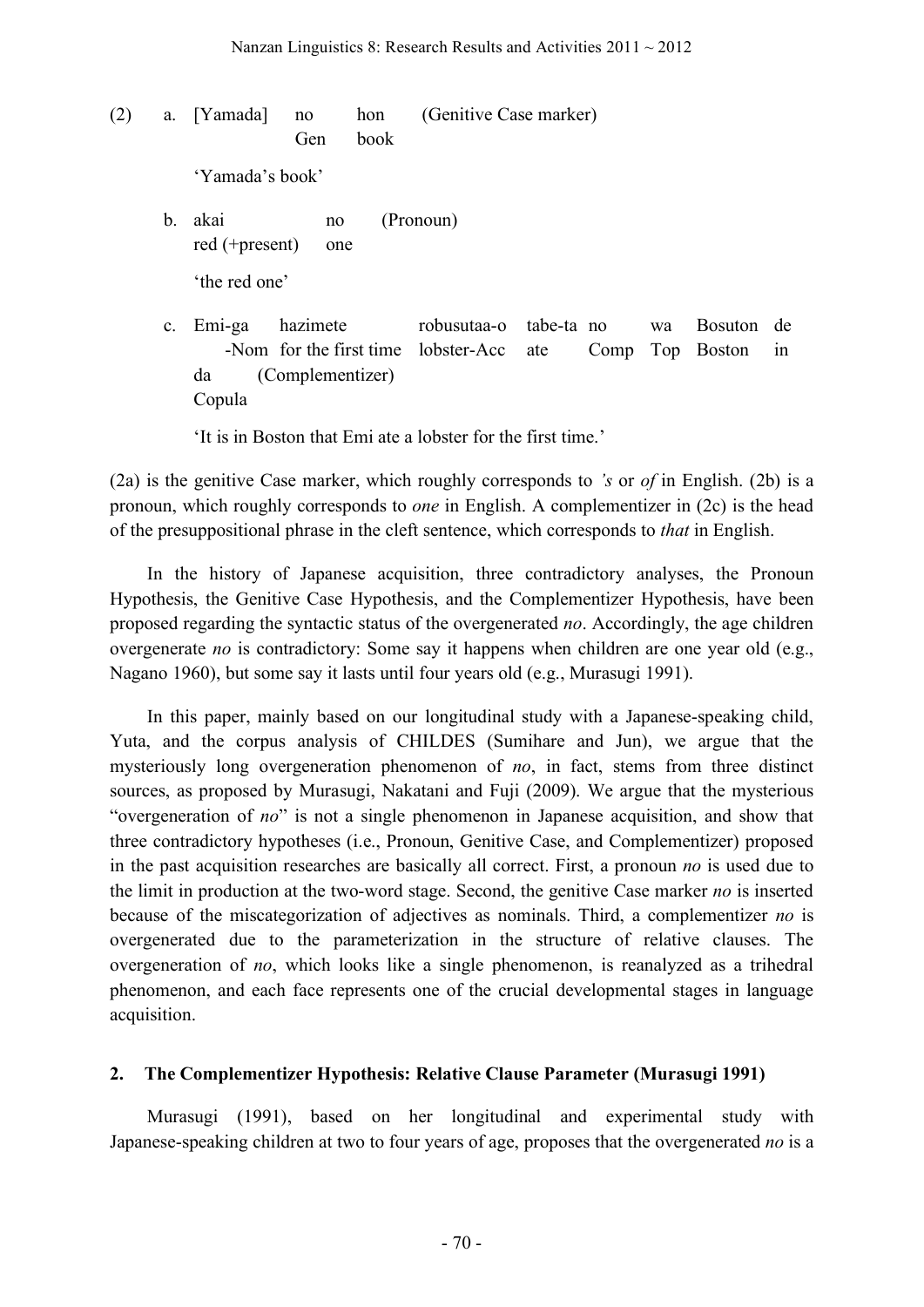complementizer. According to her analysis, a structure of a sentential modifier is parameterized; either CP or TP depending on the languages. Murasugi argues that sentential modifiers in adult Japanese (and Korean) are TPs, unlike CP relatives in English. However, Japanese-speaking children initially hypothesize that Japanese relative clauses are CPs, and overgenerate a complementizer between the sentential modifier and the head nominal.

Children's first complex NPs are found after two years of age, and they are usually a fixed expression without overgeneration (Murasugi and Hashimoto 2004). Our subject Yuta's first complex NPs were also fixed expressions. The relevant examples are shown in (3).

| (3) | a. Tottan-ga katte kure-ta purezento da<br>father-Nom buy gave |  |      | present |                      | Copula | V <sub>O</sub><br>– Int | (2,0)     |       |
|-----|----------------------------------------------------------------|--|------|---------|----------------------|--------|-------------------------|-----------|-------|
|     | (This is) the present that my father bought (for me).          |  |      |         |                      |        |                         |           |       |
|     | b. Kore, Yuki-tyan-ga kure-ta<br>this,                         |  | -Nom | gave    | purezento<br>present | na     | Copula                  | no<br>Int | (2;0) |

'This is the present that Yuki-tyan gave (to me).'

In (3), the verbs were limited to *katte kureru* (buy and give) and *kureru* (give) only. The head NP was also limited to the NP, *purezento* (present).

Later, some children overgenerate *no* on sentential modifiers. Yuta started to overgenerate *no* productively not only in complex NPs as in (4a) and (4b), but also after adjectives as in (4c), after 2;2.

(4) a. Kare-teru \*no hana da yo (2;2) wither-is NO flower Copula Int '(I have) a withered flower.' b. Yuta-ga asyon-deru \*no yatyu wa kore, kore (2;3) -Nom playing-is NO thing Top this this

'The thing that Yuta (I) is playing with is this (train).'

c. Kore nagai \*no yatyu da ne (2;3) this long NO one Copula Int

'This is a long one.'

In (4a), Yuta inserted *no* between the modifier *kare-teru* (is withered) and the head nominal *hana* (flower). Similarly, in (4b), Yuta (playing with a train in front of the box with the picture of the train, and comparing the toy and the picture of it), overgenerated *no* between the sentential modifier *Yuta-ga asyon-deru* and the head NP, *yatyu*. In (4c), he overgenerated *no* after the adjective *nagai* (long).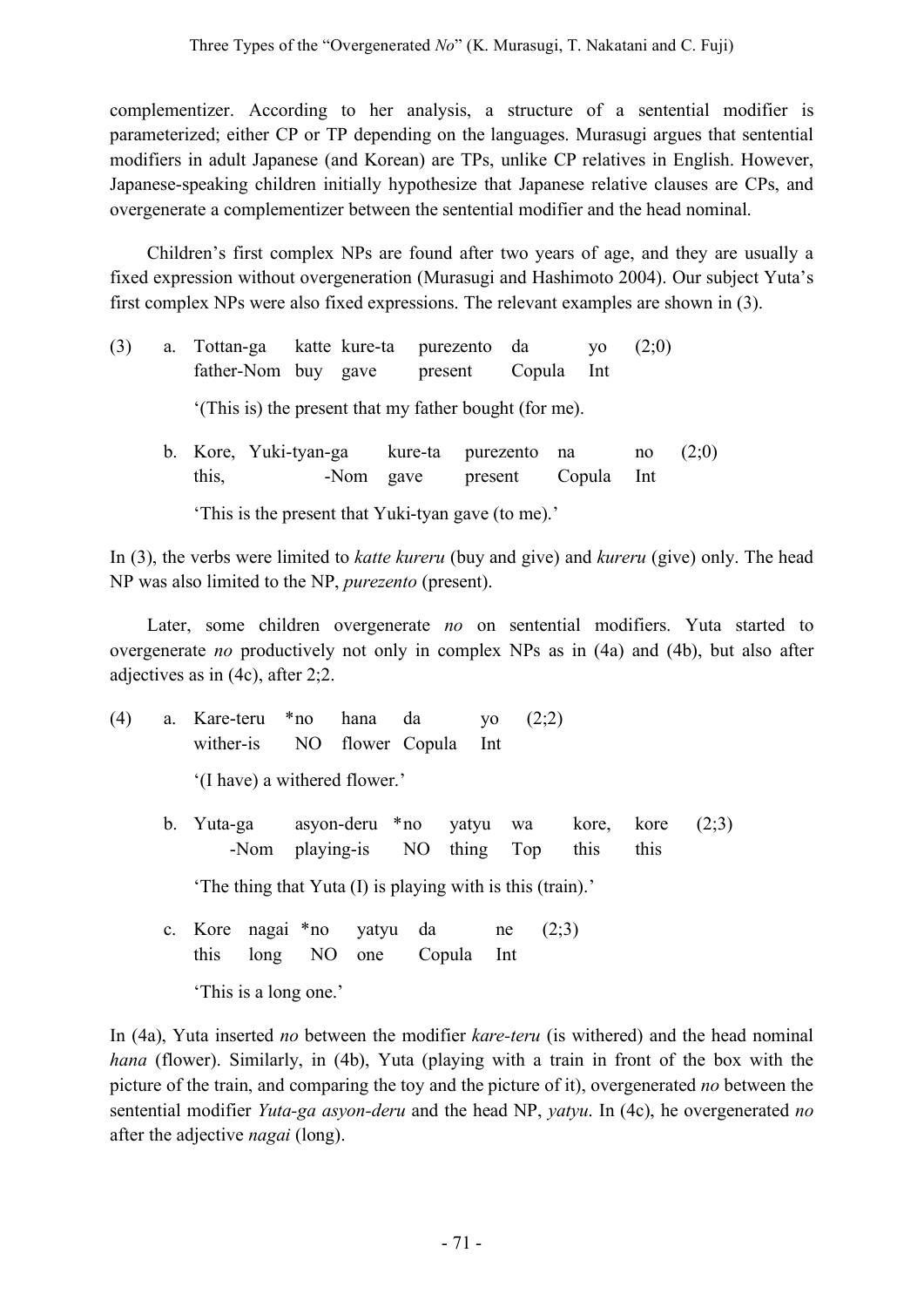Murasugi (1991) reports that children at around two to four years of age overgenerate a complementizer *no* between the head NP and all types of sentential modifiers, as exemplified in (5).

(5) a. tigau \*no outi (3;0) differ NO house 'the different house' b. Emi-tyan-ga kai-ta \*no sinderera (2;11-4;2) -Nom drew NO Cinderella' 'the Cinderella that Emi drew' c. ookii \*no tako  $(2;11-4;2)$ big NO octopus 'a big octopus' (Murasugi 1991)

In (5a), *no* is inserted between the inflected verb, *tigau* (differ) and the head nominal, *outi* (house), and in (5b), it is inserted between the sentential modifier and the head nominal. In (5c), *no* is overgenerated after the adjective, *ookii* (big), as well.

Crucially, however, she reports that those children, who overgenerated *no*, sometimes undergenerated the genitive Case marker on PPs, as in (6), although they can correctly insert it between two NPs, as in (7).

| (6) | Tokyo<br>(3;2)<br>made<br>basu<br>$\lceil \varphi \rceil$<br>$*(Gen)$<br>bus<br>to |                 |
|-----|------------------------------------------------------------------------------------|-----------------|
|     | 'the bus to Tokyo'                                                                 | (Murasugi 1991) |
| (7) | hon<br>$\text{Emi } 2;9$<br>Emi-no<br>a.<br>book<br>-Gen                           |                 |
|     | 'Emi's book'                                                                       |                 |
|     | (Miki 2;4)<br>b.<br>ozityan<br>megane-no<br>glasses-Gen<br>man                     |                 |
|     | 'the man with eye glasses'                                                         | (Murasugi 1991) |

Thus, the overgeneration takes place when the genitive Case marking is not fully acquired.

One piece of direct empirical evidence for the Complementizer Hypothesis was found in Toyama dialect in Japanese as in (8a) and Korean as in (8b).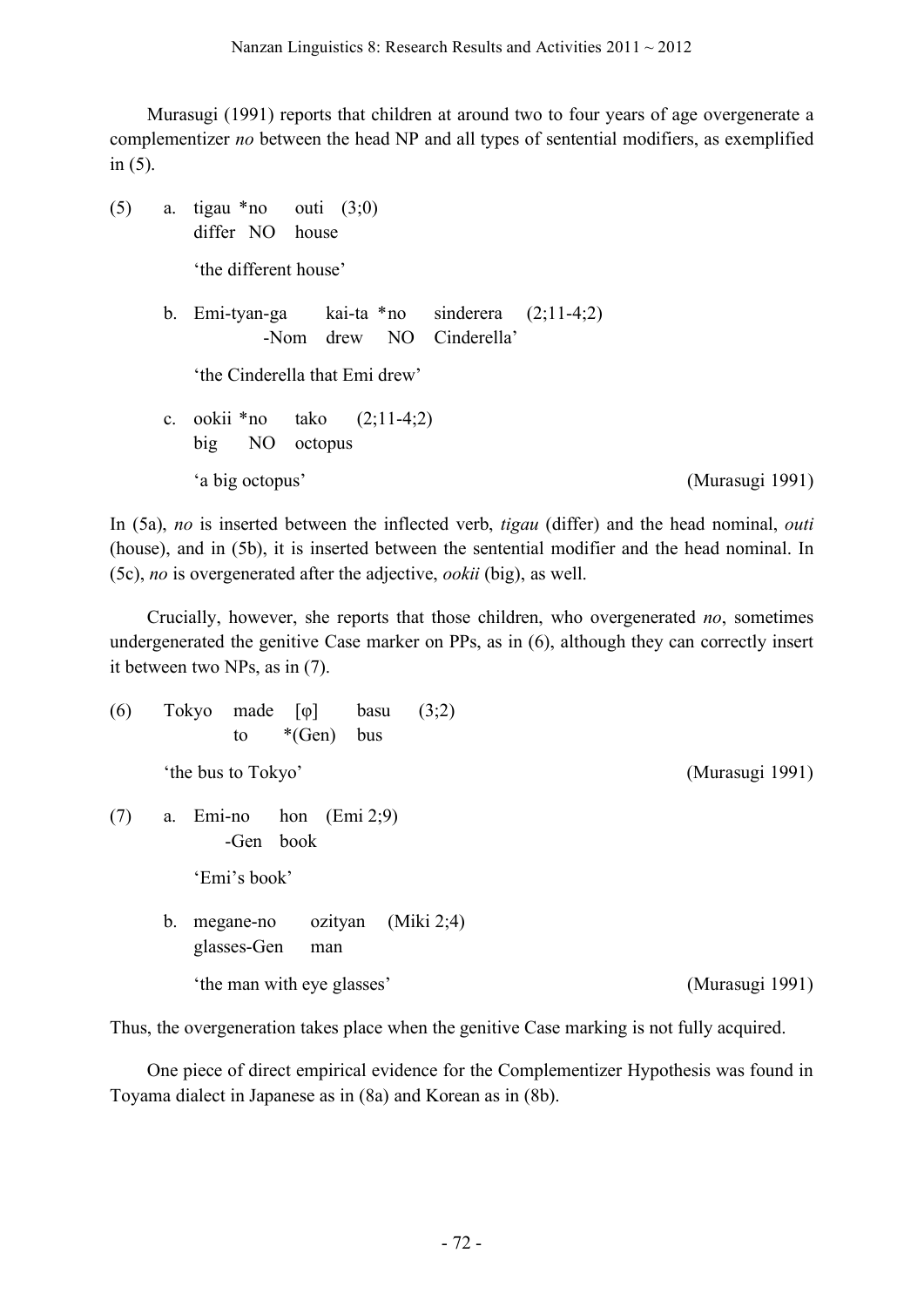(8) a. Anpanman tui-toru \*ga koppu (Ken 2;11) (a character) attaching-is GA cup 'the cup which is pictured with "Anpanman"' (Murasugi 1991) b. Acessi otopai tha-nun \*kes soli ya (2-3 years old) uncle motorcycle riding-is KES sound is '*Lit*. (This) is the sound that a man is riding a motorcycle.' (Kim 1987)

The overgenerated item is a complementizer, for instance, *ga* in Toyama dialect, and *kes* in Korean, but not the genitive Case marker (*no* in Toyama dialect nor *uy* in Korean).

Thus, not only Japanese-speaking children but also Korean-speaking children initially hypothesize that their relative clauses are CPs, and overgenerate a complementizer between the sentential modifier and the head nominal.

Murasugi and Hashimoto (2004), however, argue that the Complementizer Hypothesis alone cannot fully explain the overgeneration phenomenon of *no*. In fact, the overgeneration of *no* is observed with very young children, even at around the age of one, when they start producing two-word utterances. Crucially, then, not only T or C related items, but also, even the genitive Case marker is not produced. Murasugi and Hashimoto point out that it is very unlikely that the same type of overgeneration lasts for four years, and conclude that there are two types of overgeneration of *no*: A pronoun and a complementizer.

### **3. The Pronoun Hypothesis in Addition to the Complementizer Analysis (Nagano 3. 1960, Murasugi and Hashimoto 2004, 2006)**

The Pronoun Hypothesis was in fact originally proposed by Nagano (1960) fifty years ago. His argument is very simple and clear: The overgenerated *no* cannot be the genitive Case marker, because the overgeneration takes place when there is no genitive Case marker found in the child production, but only pronoun *no* is produced. Examples in (9) are cited from Nagano (1960).

(9) a. howasi ookii \*no howasi (= ohasi)  $(2,1)$ chopstick big one chopstick 'chopsticks, the big ones, chopsticks' b. Amuna (= Harumi) tittyai \*no Amuna  $(2,1)$ small one

'Harumi, the small one, Harumi' (Nagano 1960)

In (9a) and (9b), *no* looks like to be erroneously inserted between the adjective (e.g., *ookii* (big) and *tiisai* (small)) and the NP (e.g., *howasi*, which is *ohasi* (chopsticks) and *Amuna,* which is *Harumi*) at 2;1. The overgeneration in question appears just after the pronoun *no*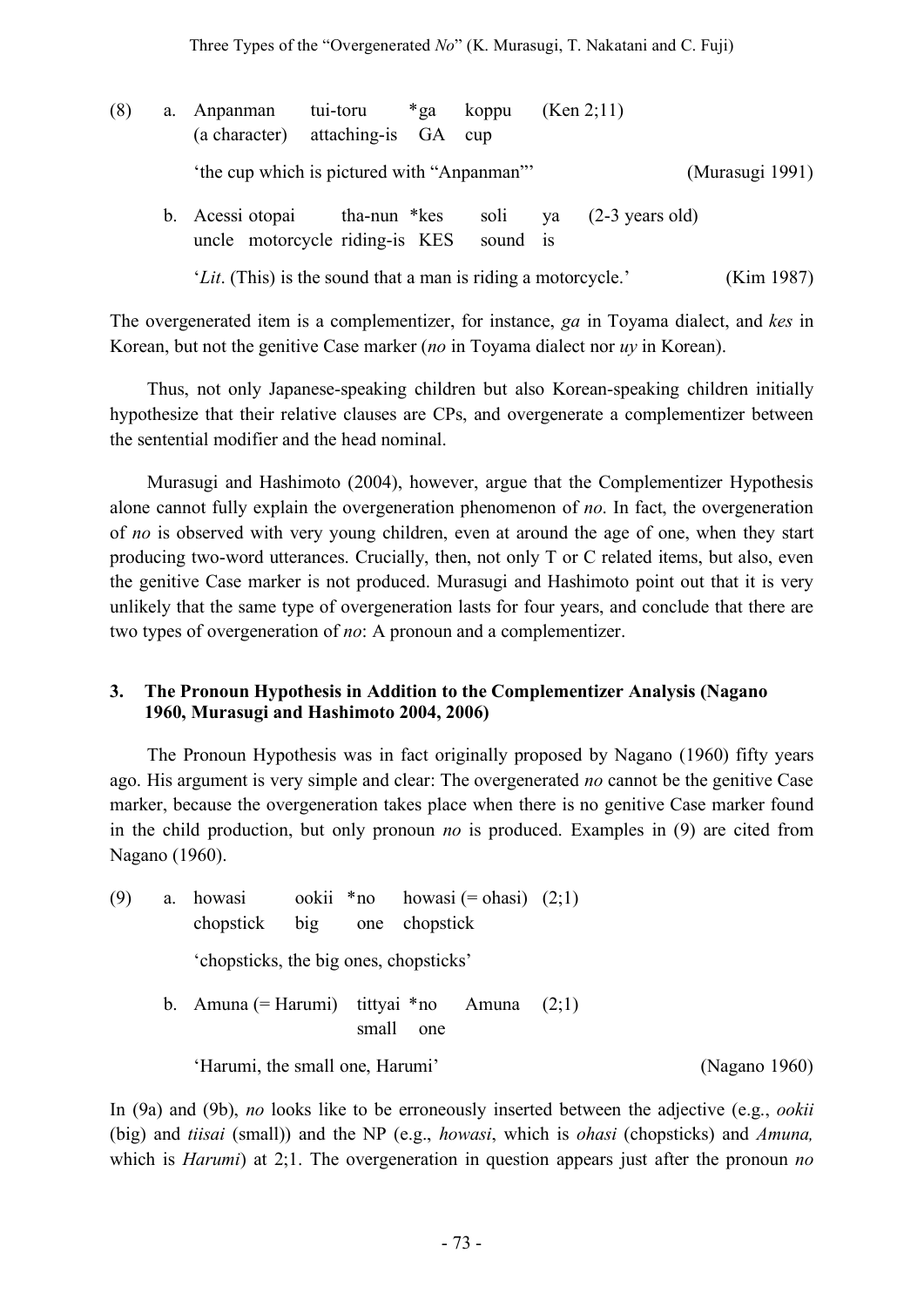starts to be correctly produced at 2;1, as in (10), but before the genitive Case marking is fully acquired, as in (11).

(10) a. ookii no (2;1) big one 'the big one (= bus)' b. tittyai no  $(2;1)$ small one 'the small one (= leaf)' (Nagano 1960) (11) ke…mama  $\lceil \phi \rceil$  ke, mama  $\lceil \phi \rceil$  ke, mama (2;0) hair Mommy \*(Gen) hair Mommy \*(Gen) hair Mommy

In (11), the child omitted the genitive Case marker *no*, although it should be inserted between *mama* (Mommy) and *ke* (hair) in the adult grammar. It is only one month later, at 2;2, that the genitive Case marker appears in the natural production, as shown in (12).

'hair…Mommy's hair, Mommy's hair, Mommy' (Nagano 1960)

(12) Papa-no button (=zubon) 
$$
(2;2)
$$

\nDaddy-Gen pants

\n'Daddy's pants'

\n(Nagano 1960)

The parallel developmental stage was observed by Murasugi and Hashimoto's (2004) longitudinal study with Akkun, and our longitudinal study with Yuta. Both subjects started overgenerating *no* before the genitive Case marker was inserted between NPs.

(13) a. Akai no at-ta (2;3) red one there-was '(I) found the red one' b. Akkun no. Akkun  $[\varphi]$  ohuton  $(2,3-2,5)$ one. bed '(This is) Akkun's. Akkun('s) bed.' (Murasugi and Hashimoto 2004)

Furthermore, both Akkun and Yuta put a brief pause between the NP headed by the pronoun *no* and the referential NP. (14) shows Akkun's data taken from Murasugi and Hashimoto (2004).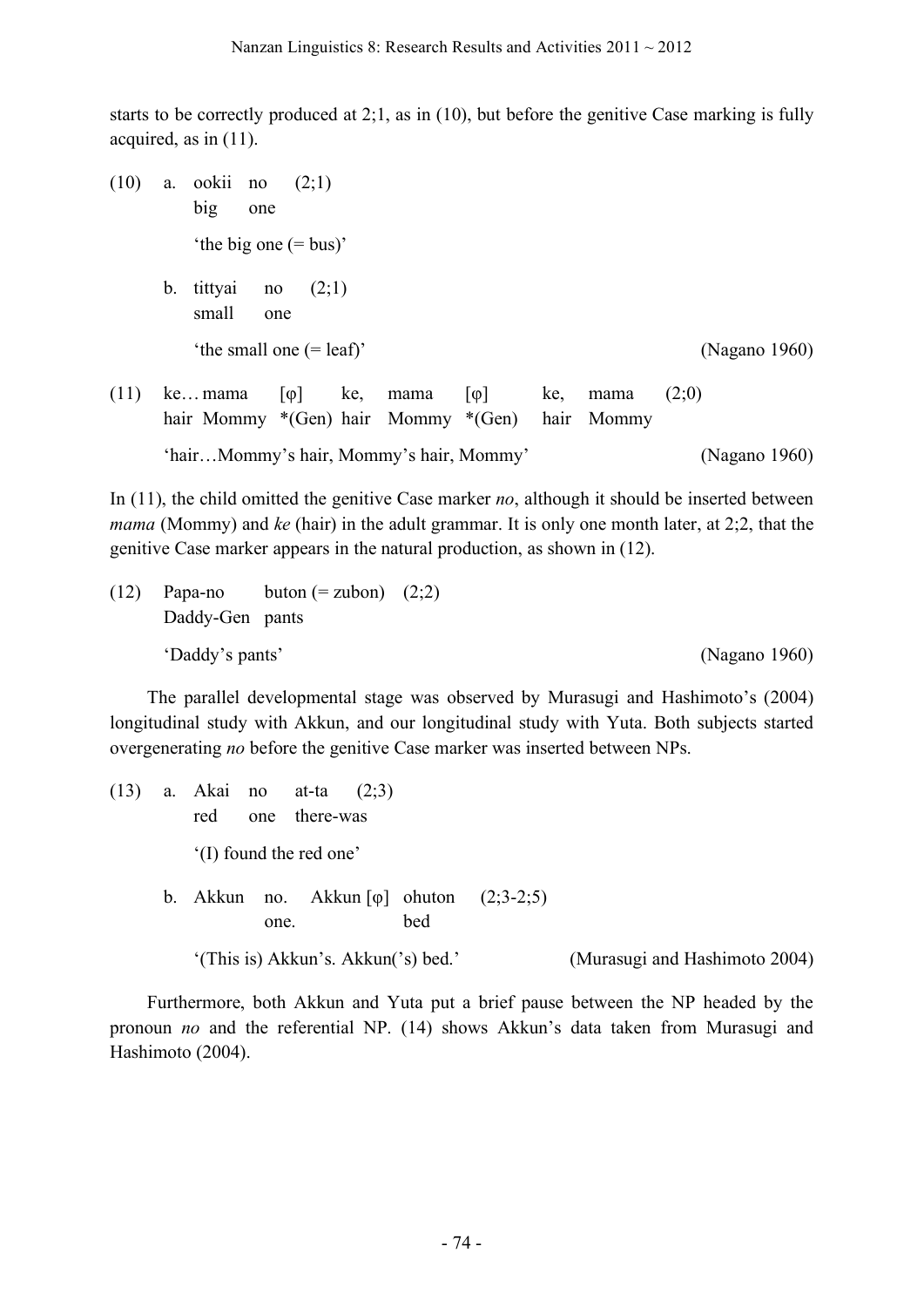(14) a. Akkun tiityai no konkonkon (2;4) small-is one hammer 'Akkun's (/My) small hammer'

b. [Akkun //pause// [tiityai no] //pause// konkonkon]

They argue that the utterance consists of two parts (i.e., *tiityai no* (small one) and *konkonkon* (hammer)), and this is very different from the overgeneration of a complementizer.

Similarly, the subject we examined in the present study, Yuta, started overgenerating *no* at around 1;10, when he just started combining two words in the utterances. An example is given in (15).

(15) a. Hon, atarasii no, hon da (1;10) book new one book Copula 'a book, a new one, (this is) a book'

b. [hon //pause// [atarasii no] //pause// hon da]

The analysis of Praat<sup>1</sup> clearly shows that there is a pause between *no* and the reference NP, thereby confirming Murasugi and Hashimoto's (2004) observation.

Figure 1: A Pause Found between *No* and the Referential NP



 $\overline{a}$ 

In Figure 1, the pitch contour shows that there is a pause of 0.48 seconds between *no* and the referential NP, *hon* (a book). Thus, this result indicates that the utterance consists of two parts.

In contrast, as for the overgeneration of a complementizer given in (4b) found after two years of age, there is no pause between *no* and the head NP.

<sup>1</sup> Praat is a program for doing phonetic analyses and sound manipulations (Boersma and Weenink 2009).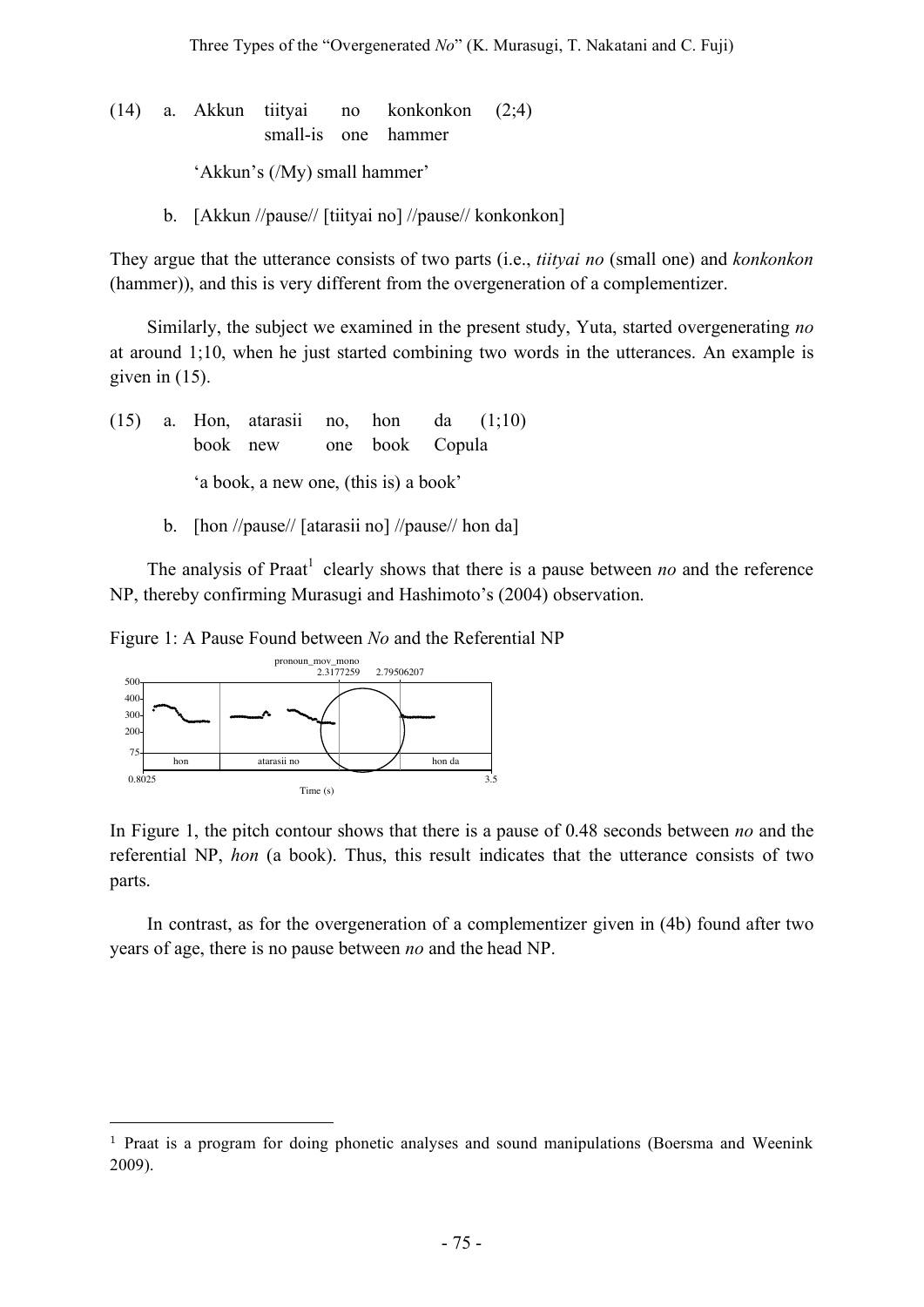Figure 2: No Pause Found between *No* and the Head NP with the Overgeneration of a Complementizer



The Praat analysis in Figure 2 indicates that there is no separation of any kind, and *asyonderu (ashon-deru) no yatyu* is produced as a unit.

Hence, Murasugi and Hashimoto (2004, 2006) argue that Nagano's (1960) Pronoun Hypothesis is supported, and the overgenerated *no* at the age of one and early age of two is a pronoun. They analyze that this *no* is, in fact, not an error, but reflects the production strategy of very young children to combine two elements. When children cannot create the modification structure, they produce an NP headed by the pronoun *no* (one) first, to provide a frame for an NP, and the modifier, or the head nominal is realized as the second independent NP. Children use this strategy since the genitive Case marker is not yet acquired at the beginning of the two-word stage. Murasugi (2009) further proposes that this stage reflects the earliest morphological realization of the operation of merger, and that the onset of the merger starts with the phrases headed by the smaller category (*no* (one) as N′) with less semantic content. This hypothesis holds as there is a pause between the pronoun *no* and the second NP.

The argument given so far shows that there are at least two sources for the apparently same "overgeneration" phenomenon. The one observed in ages one and two is a pronoun, and the other observed in ages two through four is a complementizer.

However, another empirical problem arises. *No* is overgenerated when children have already acquired the genitive Case marker, have no problem in combining two elements, and produce no relative clauses. The mysterious *no* associated with those characteristics is exemplified in (16).

- (16) a. atarasii \*no kami (Yuta 1;11) new NO paper 'a new paper'
	- b. siroi \*no gohan (Yuta 2;0) white NO rice 'white rice'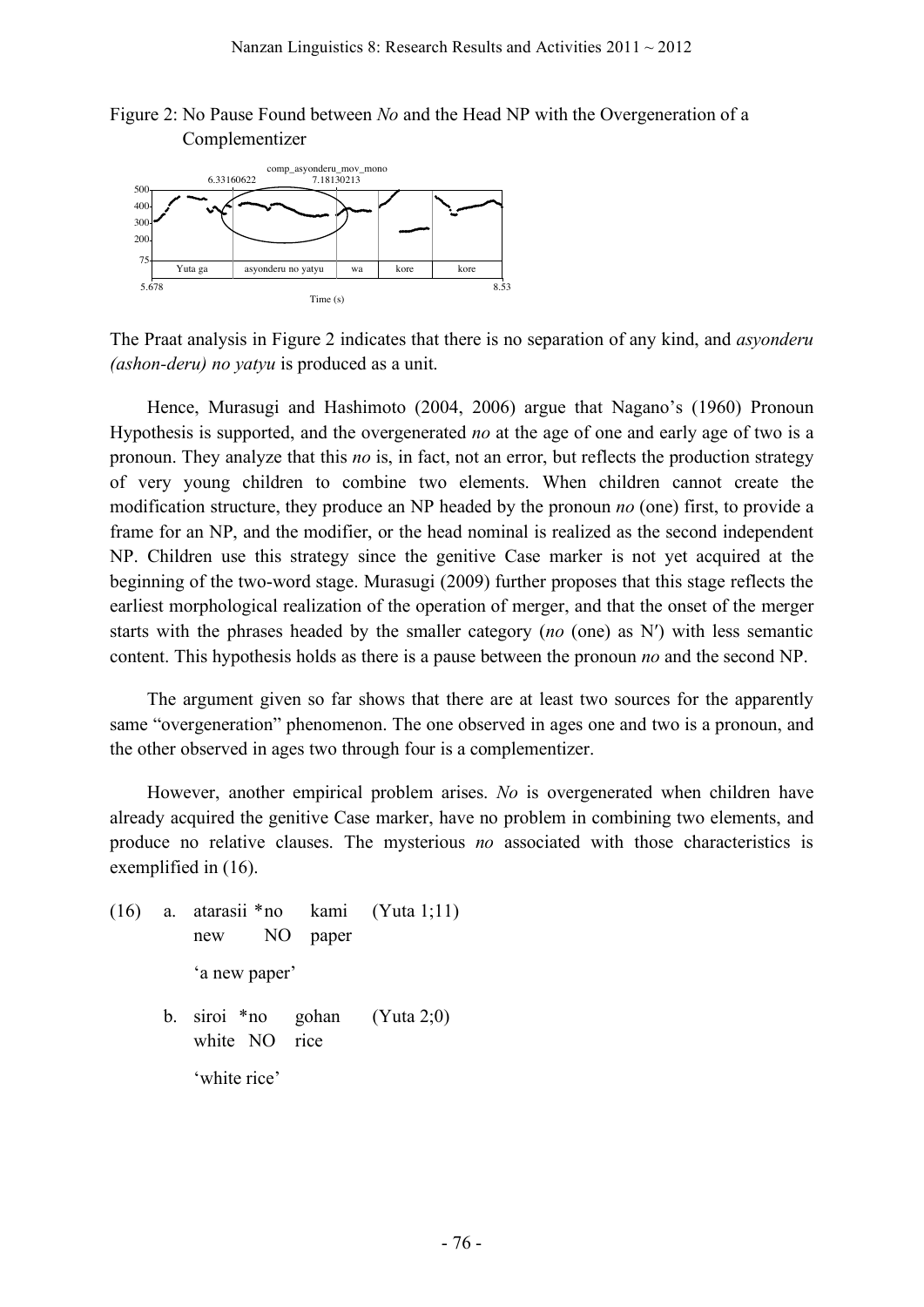c. Tiisai \*no buubuu tootta yo (Sumihare 1;11) small NO car passed Int 'A small car passed.'

Crucially, the overgeneration is found after the two-word stage, at around the age of two, with limited adjectives such as color, size, shape, and state.

At this mysterious stage, the genitive Case marker between two NPs is productively and correctly used. For example, as in (17), Yuta started to produce the genitive Case marker between NPs at 1;11, and Sumihare started at 2;0.

(17) a. Ko otoosan-no hanasi da yo (Yuta 1;11) this father-Gen story Copula Int 'This is a story of father.' b. Ringo-no ozityan-ga… (Sumihare 2;0) apple-Gen man-Nom 'The man (who sells) apples is…'

Praat analysis reveals that unlike the case of a pronoun, there is no pause found between *no* and the NP following it. In Figure 3, no separation has been made between *siroi no* (white one) and *gohan* (rice), and they are produced as a unit.

Figure 3: No Pause Found between *No* and the Head NP with the Mysterious Overgeneration of *No* 



The facts shown above cannot be explained by the Complementizer Hypothesis either. This mysterious *no* is produced by children who have not acquired complex NPs yet, and the cleft sentences are hardly observed. Moreover, as noted above, the overgeneration is found only with the present-tensed adjectives of color, size, and state.

In the next section, we argue that children, at around the age of two, have difficulties in acquiring "the category of adjectives," and some adjectives are treated as nominals, and some, as verbs. Those "nominal-like adjectives" never inflect with tense, and children, who already know the genitive Case marker insertion between the nominal projections, correctly insert the genitive Case marker between the "nominal-like adjectives" and the head nominal. This would be the mysterious stage of overgeneration of *no* found before a relative clause is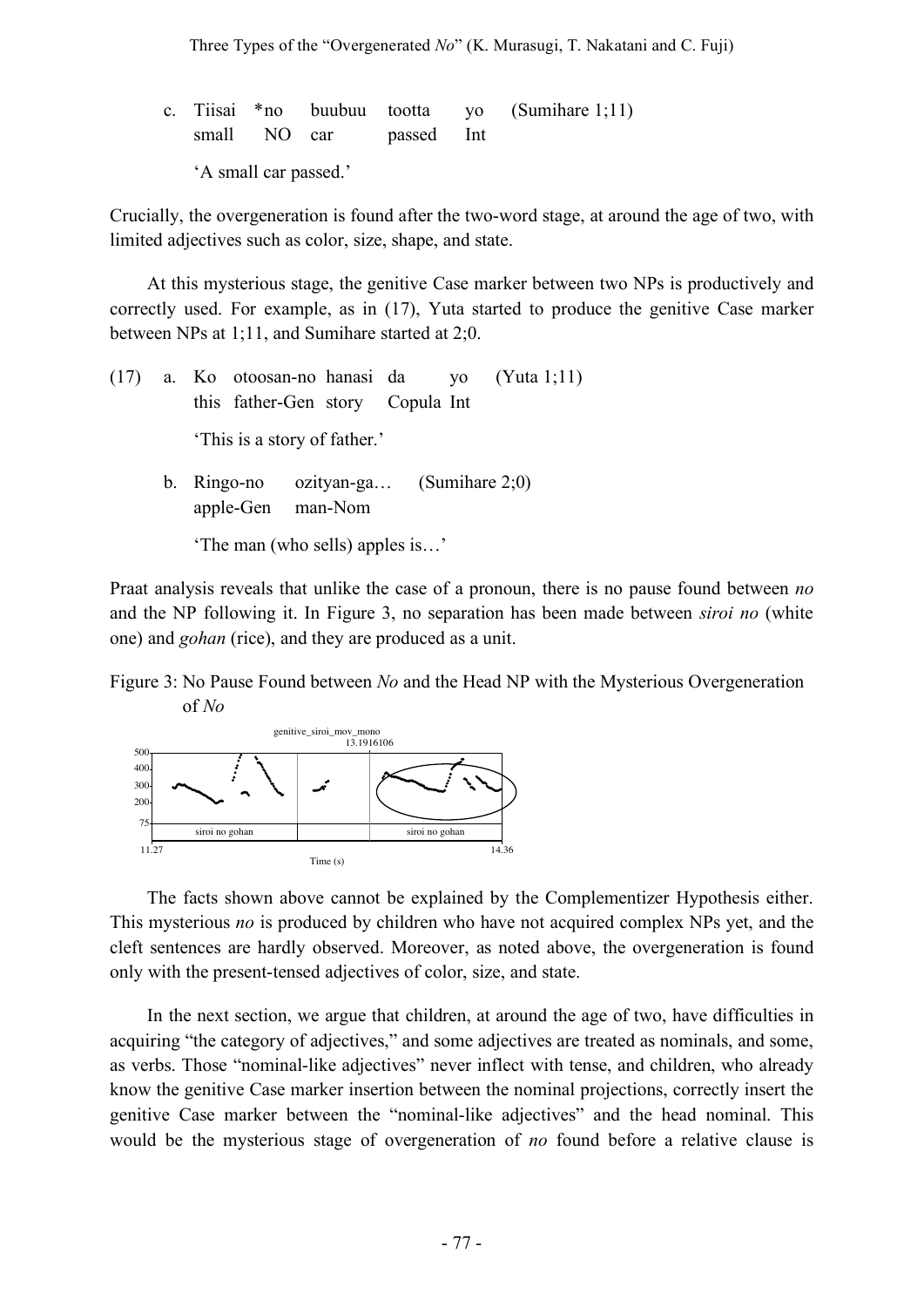acquired. (See Murasugi (2009) for details.)

### **4. The Genitive Case Marker Hypothesis**

The Genitive Case Marker Hypothesis has been proposed by many researchers in the past fifty years (Iwabuchi and Muraishi 1968, Harada 1980, 1984, Clancy 1985, Yokoyama 1990, Ito 1998, among others). Among those, Yokoyama's (1990) generalization is quite important. He argues that the erroneous *no* is a genitive Case marker, and it is overgenerated only with the adjectives referring to color, size, and shape (e.g., *akai* (red), *ookii* (big), *maarui* (round)), but never with other adjectives (e.g., *abunai* (dangerous), *yasasii* (kind)), as shown in (18).

(18) a. ookii \*no sakana (1;8) big NO fish 'a big fish' b. maarui \*no unti  $(2,0)$ round NO poop 'a round poop'

Yokoyama's apparently curious generalization is further confirmed by Murasugi and Hashimoto (2004). They find that the adjectives of color, size, and shape do not inflect with tense, but appear only in present-tense forms.

This generalization is further supported by our longitudinal study with Yuta and also by our corpus analysis of Sumihare. The overgeneration occurs only with the adjectives which refer to color, size, shape, and state, but it never occurs with such adjectives as *itai* (is painful), *omoi* (is heavy), or *kowai* (is scary), which only appear in the predicative form with tense (i.e., present and past) but never in the prenominal form. As these adjectives never appear in the prenominal form, there is naturally no chance that the overgeneration should take place. Rather, these adjectives are not associated with the overgenerated *no*, and behave like verbs, as in (19).

|  | delicious this delicious this                                |  |  | $(19)$ a. Oisii, kore. Oisii, kore (Yuta 1;10) |
|--|--------------------------------------------------------------|--|--|------------------------------------------------|
|  | 'This is delicious.'                                         |  |  |                                                |
|  | b. Koko babatii yo ne $(Sumihare 2;0)$<br>here dirty Int Int |  |  |                                                |
|  | '(It is) dirty here.'                                        |  |  |                                                |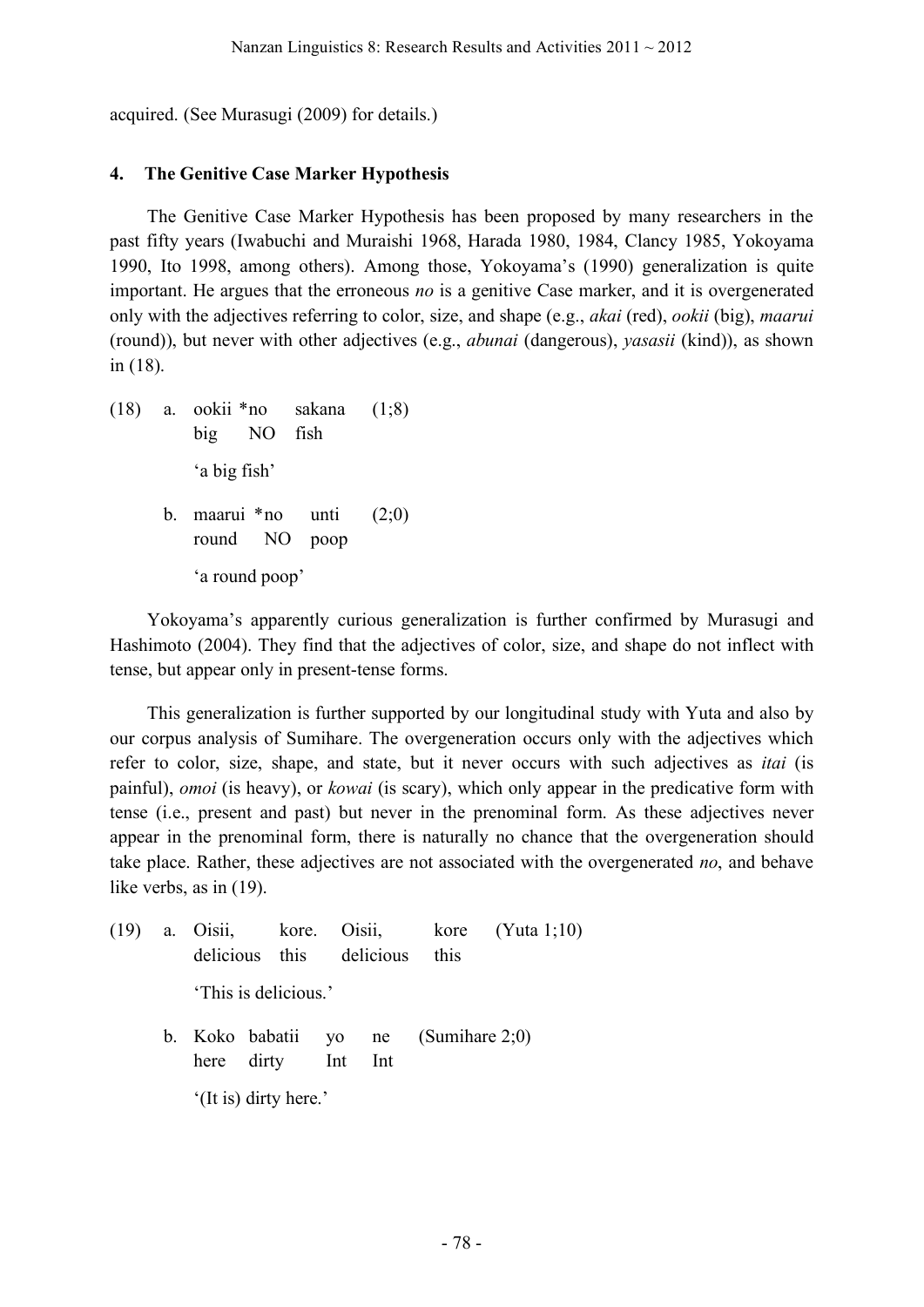| c. Okaatyan pompo |                                    |  | itai no (Sumihare 2:0) |
|-------------------|------------------------------------|--|------------------------|
|                   | Mommy onomatopoeia ache Q          |  |                        |
|                   | 'Mommy, is (your) stomach aching?' |  |                        |

In (19), the adjectives, *oisii* (delicious), *babatii* (dirty), *itai* (painful), are used as predicates, conjugating with tense as shown in Table 1 and Table 2.

Table 1 shows that the past-tense forms of nominal-like adjectives are produced relatively late, but those of verb-like adjectives are produced relatively early in the case of Yuta.

Table 1: The Age of the First Appearance of the Present-/Past-tense Forms of Adjectives by Yuta

|                |                       | Nominal-like Adjectives (of Touch and Sight)                                  | Verb-like Adjectives |                        |                     |  |  |
|----------------|-----------------------|-------------------------------------------------------------------------------|----------------------|------------------------|---------------------|--|--|
| Adjectives     | Present-tense         | Past-tense                                                                    | Adjectives           | Present-tense          | Past-tense          |  |  |
| ookii 'big'    | ooki-i $(1,8)$        | ookik-atta $(2,0)$ <i>itai</i> 'painful'                                      |                      | <i>ita</i> -i $(1;11)$ | itak-atta $(1;11)$  |  |  |
| tiisai 'small' |                       | tiisa-i $(1,11)$ tiisaik-atta $(2,1)$ <i>oisii</i> delicious' oisi-i $(1,10)$ |                      |                        | omok-atta<br>(1;10) |  |  |
| kuroi 'black'  | <b>kuro-i</b> $(2,0)$ | kurok-atta (2;4) kowai 'scary'                                                |                      | kowa-i $(1,10)$        | kowak-atta<br>(2;2) |  |  |

The contrast between nominal-like adjectives and verb-like adjectives is clearer in the case of Sumihare, as shown in Table 2.

Table 2: The Age of the First Appearance of the Present-/Past-tense Forms of Adjectives by Sumihare (CHILDES)

|               | Nominal-like Adjectives (of Touch and Sight) |                     |                       | Verb-like Adjectives  |                     |  |  |
|---------------|----------------------------------------------|---------------------|-----------------------|-----------------------|---------------------|--|--|
| Adjectives    | Present-tense                                | Past-tense          | Adjectives            | Present-tense         | Past-tense          |  |  |
| ookii 'big'   | $\text{ooki-i}(1;11)$                        | ookik-atta<br>(2;9) | <i>itai</i> 'painful' | <i>ita</i> -i $(1,8)$ | itak-atta<br>(2;0)  |  |  |
| akai 'red'    | $aka - i (1; 11)$                            | akak-atta<br>(4;0)  | omoi 'heavy'          | omo-i $(1,8)$         | omok-atta<br>(2;2)  |  |  |
| siroi 'white' | siro-i $(2,2)$                               | sirok-atta<br>(3;6) | kusai 'smelly'        | kusa-i $(2,2)$        | kusak-atta<br>(2;3) |  |  |

Sumihare produced only the present forms for nominal-like adjectives, but never the inflected forms, when he inserted *no* between the adjectives of touch and sight (e.g., color, size, shape, and state) and the head nominals. On the other hand, the verb-like adjectives (e.g., *itai* (painful), *omoi* (heavy), *kusai* (smelly)), which are not erroneously genitive Case marked, inflected with tense much earlier.

There are several pieces of evidence to show that the adjectives referring to the sense of touch and sight are used as nominals. For example, as shown in (20), these adjectives are used as referential noun phrases.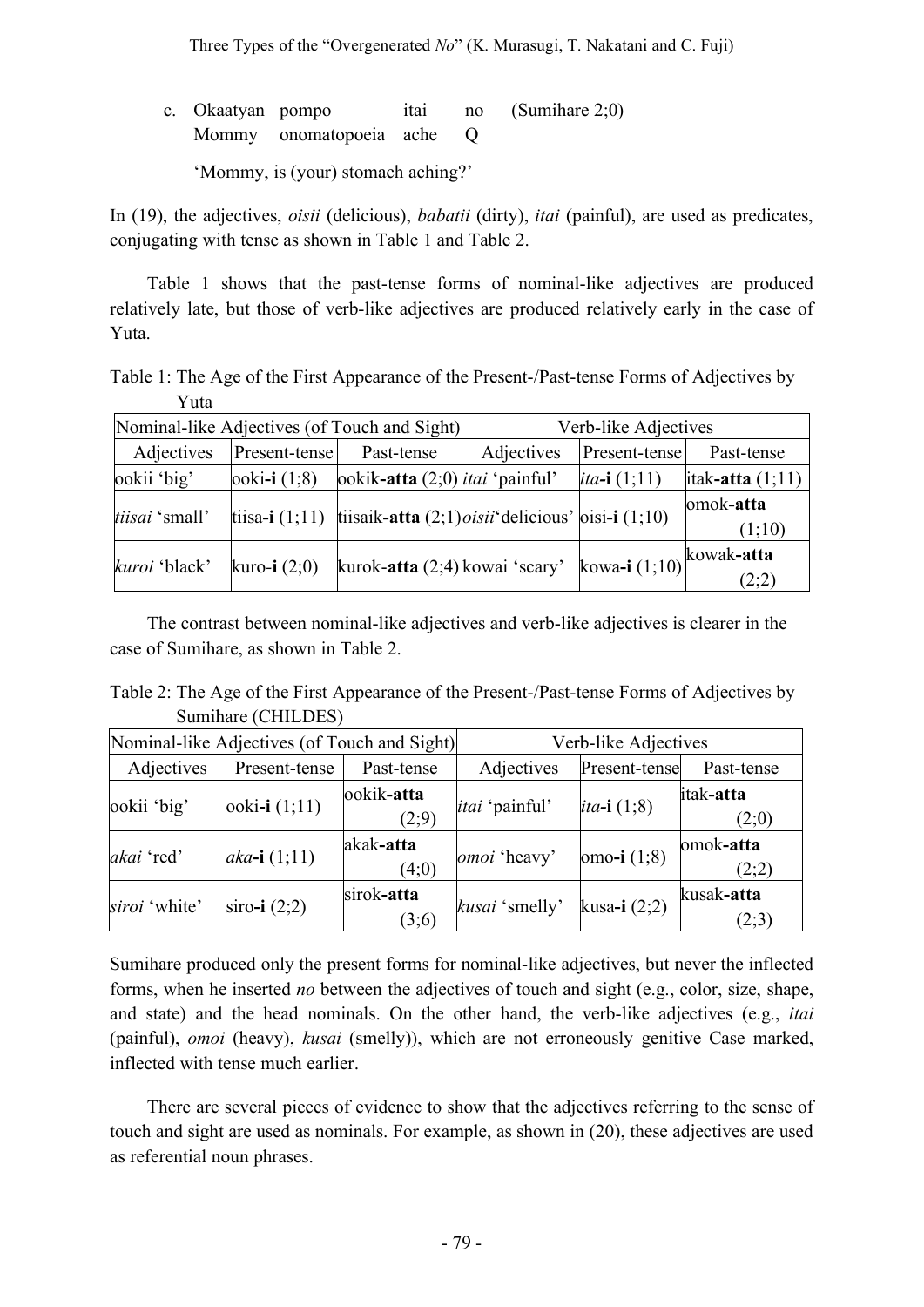(20) a. \*Kiiroi to \*akai to (Sumihare 2;9) yellow and red and '(They're) a yellow (crayon) and a red (crayon).' (Adult form: kiiroi/akai-no (yellow/red one), kiiro/aka (yellow/red)) b. \*Tiisai koo-te ya (Sumihare 2;7) small buy-Request Int 'Please buy a small (dog).' (Adult form: tiisai-no (small one))

In (20a), Sumihare erroneously used the adjectives *kiiroi* (yellow) and *akai* (red) to refer to the concrete objects, a yellow crayon and a red crayon. Similarly in (20b), he used the adjective *tiisai* (small) to refer to a small dog.

These nominal-like adjectives appear in the argument position being Case marked as well.

(21) \*Tittyai-ga atte \*maarui-ga atte... konna \*ookii-ga atte... (Yuta 2;2) small-Nom be round-Nom be such big-Nom be 'There is (a) small (circle), (a) round (one), and such (a) big (one)…' (Adult form: Tittyai/maarui/ookii no (small/round/big one))

Yuta uttered as in (21), while he was repeatedly drawing circles. The adjectives, *tiisai* (small), *marui* (round) and *ookii* (big), appear in the subject position associated with the nominative Case marker *ga*.

The most valid generalization to be drawn from the description so far is that the adjectives referring to the sense of touch and sight are miscategorized as nominals (Murasugi 2009). Hence, those children who already know the system of genitive Case marking between two NPs, "correctly" assign the genitive *no* to the "nominals" which are, in fact, adjectives in adult grammar.

Then, why do children miscategorize certain adjectives? We conjecture that adjectives referring to color, size and shape share the properties of concrete nominals in that they are consistent, absolute, and evidential, compared with other types of adjectives such as emotion and evaluation (cf. Berman 1988, Mintz and Gleitman 2002). And as argued by de Villiers and de Villiers (1978), a certain set of adjectives of size and shape go together as colors in child language.

Furthermore, acquiring adjectives is difficult because it is "a fluid category" (Gassar and Smith 1998, Berman 1988, Polinsky 2005, among others). As shown in (22), the position where the adjective *big* appears in adult English can be occupied with the verb *dropped* or the noun *a dog*. Thus, the syntactic cue is ambiguous for children.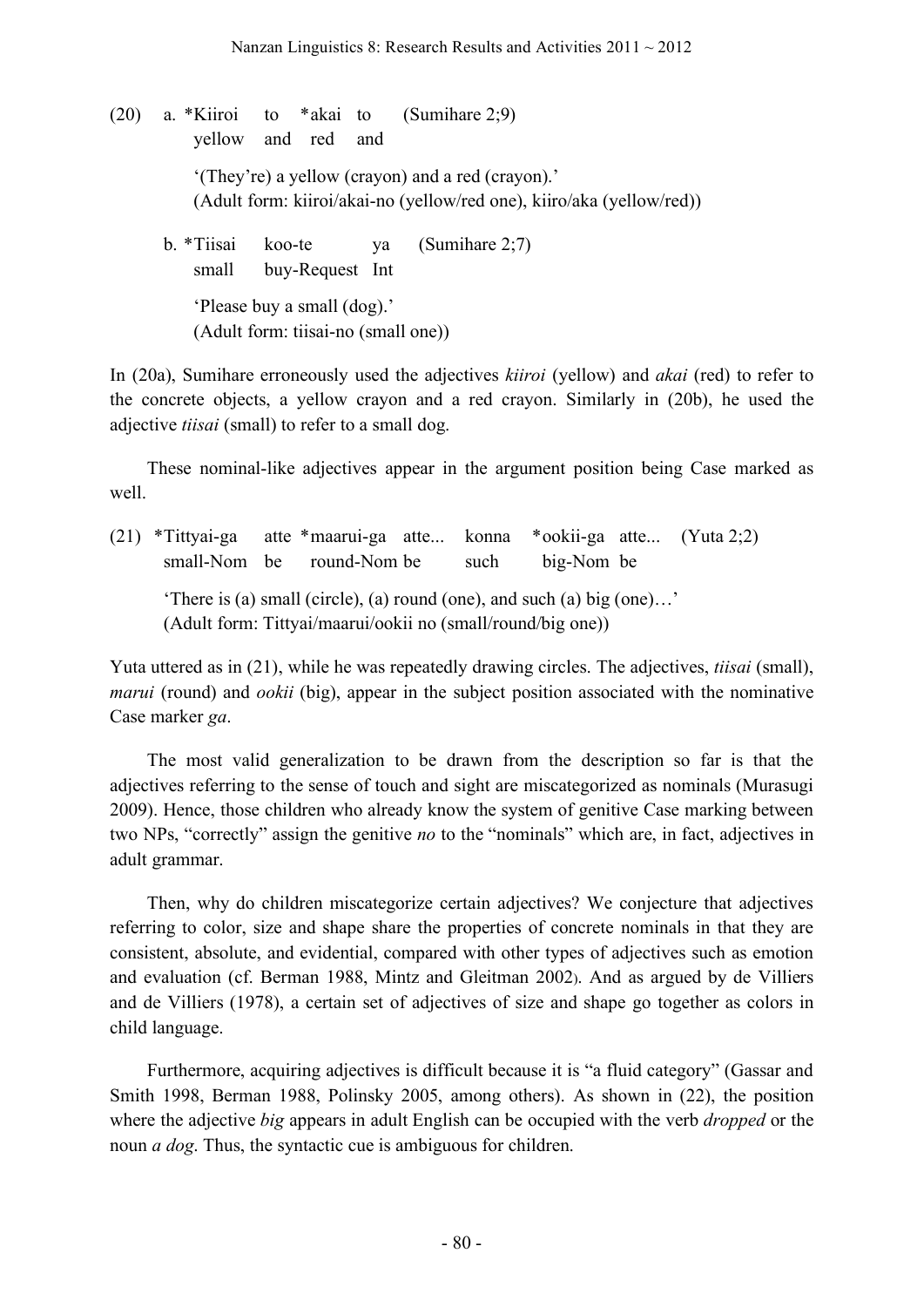- (22) a. It's [big]
	- b. It [dropped]
	- c. It's [a dog]

The syntactic cue is ambiguous in Japanese, too. Both adjectives and nominals can be followed by the polite sentence-ending marker *desu*, as in (23), while both adjectives and verbs inflect with tense, as in (24).

- (23) a. akai desu (Adjective) is-red (Adj) Polite '(It) is red.'
	- b. aka desu (Nominal) a red color (Nominal) Polite '(It) is a red color.'
- (24) a. ooki-i ookik-atta (Adjectives) big-Pres big-Past
	- b. aka-i akak-atta (Adjectives) red-Pres red-Past
	- c. tabe-ru tabe-ta (Verbs) eat-Pres eat-Past
	- d. nom-(r)u non-da (Verbs) drink-Pres drink-Past

In this sense, the Japanese adjective is also "a fluid category," and this could make adjectives difficult to be acquired.

Then, when and how do children "intake" the full system of adjectives in the target language? Kanda (2012), based on the corpus analysis of Taro in CHILDES, reports that there is an interesting stage where a Japanese-speaking child "optionally" inserts genitive *no* inside the NPs.

(25) a. kuro kyuukyuusya (2;10) black ambulance 'the ambulance that is black'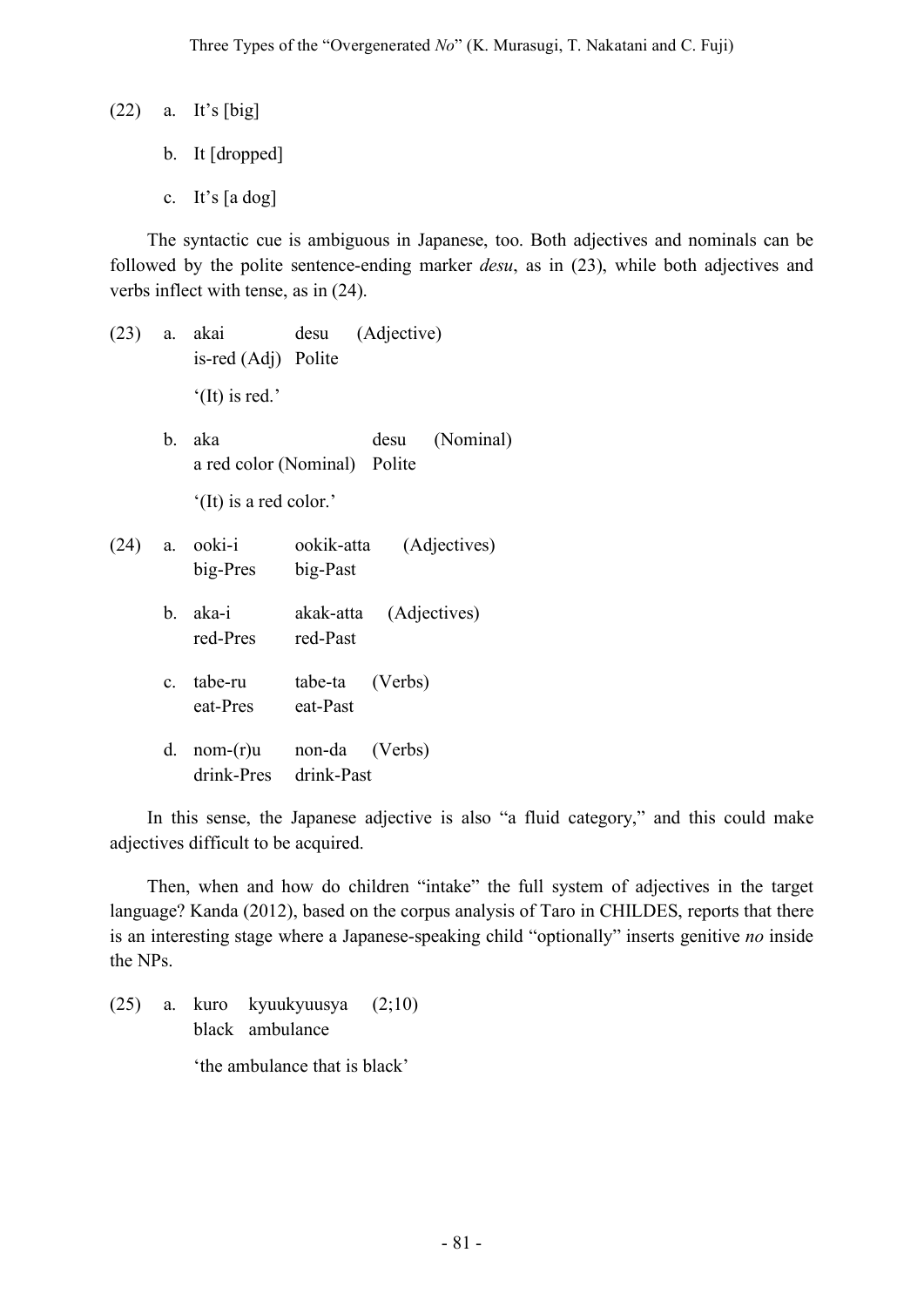- b. Kuroi ozubon?  $(3;1)$ black pants 'The black pants?'
- c. Kuroi \*no ozubon? (3;1) black NO pants 'The black pants?'

A nominal form *kuro*, an adjective form *kuroi* without being associated with genitive *no*, and an adjective form *kuroi* "erroneously" associated with genitive *no*, are all found at around the same age, as shown in (25a), (25b), and (25c), respectively. The noun phrase in (25a) is only possible as a compound noun, and the noun phrase in (25c) is ill-formed. The examples in (25b) and (25c) are in fact found in a dialogue between Taro and his mother.

|             | (26) MOTHER: Kuroi ozubon doko?<br>black pants where |
|-------------|------------------------------------------------------|
|             | 'Where are the black pants?'                         |
| TARO:       | Kuroi *no $oxubon? (= 25c)$<br>black NO pants        |
|             | The black pants?'                                    |
| MOTHER: Un. | yes                                                  |
|             | Yes.                                                 |
| TARO:       | Kuroi ozubon? $(= 25b)$<br>black<br>pants            |
|             | 'The black pants?'                                   |

The example given above is intriguing in three ways. First, the child does not merely imitate the caretaker's utterance. Second, the child corrects himself without any direct negative evidence. Third, the child is in the transition period, not only with respect to the categorization of the color adjective, but also with respect to the tense conjugation. Kanda (2012) argues that Taro, at around the time when the overgenerated *no* is disappearing, produces the past-tensed form of the adjective in question in a "quasi-adult" way.

(27) kuro [pause] \*kuroi-katta (3;2) black black-Past

'(It was) black.'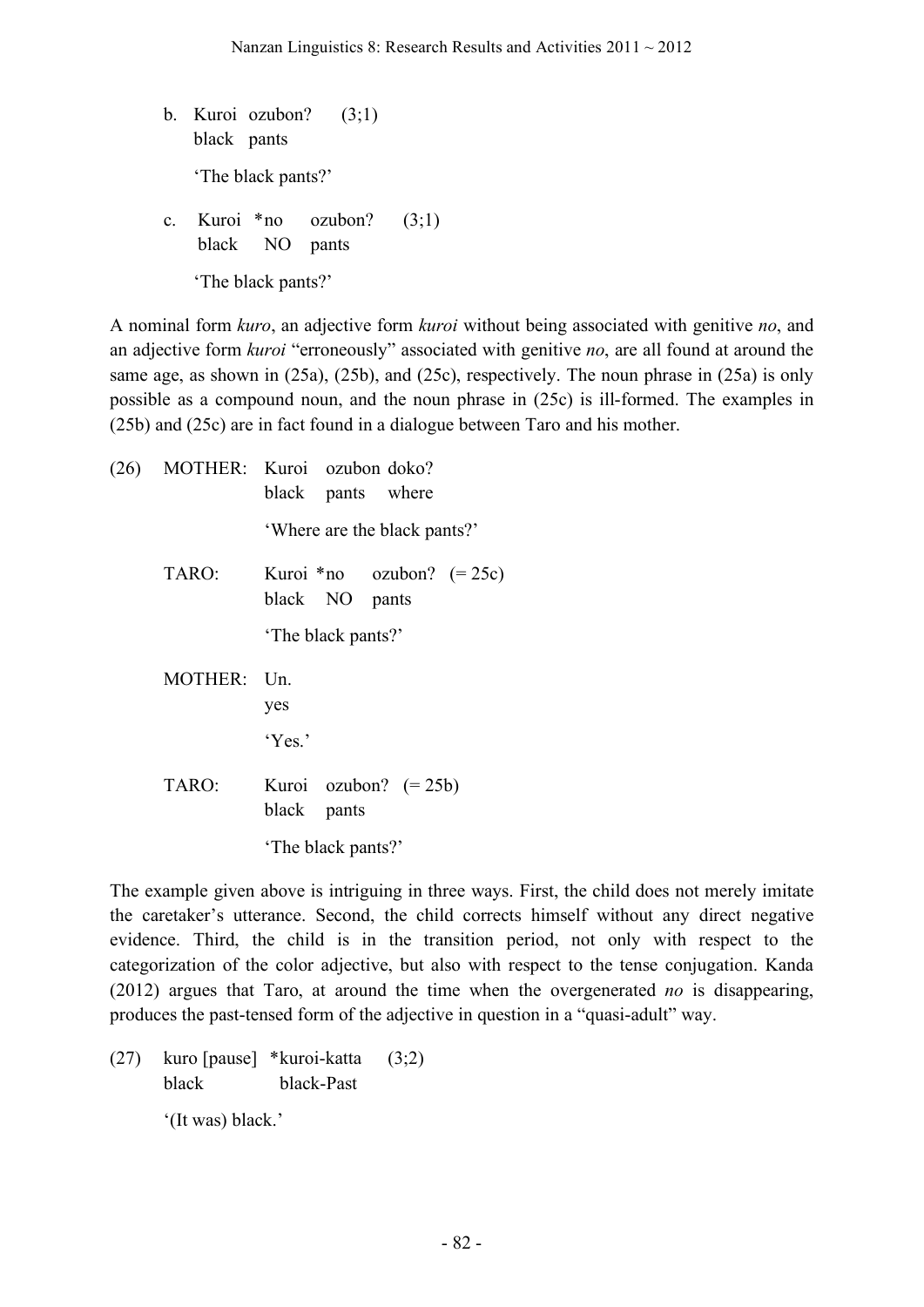Taro produced the utterance given in (27) when he found a black spot on his brother's leg. Here, the past-tense marker '*-katta*' is attached to '*kuroi*', not exactly in the adult way. In fact, in adult Japanese, the form should be *kurok-atta*, or *kuro-datta*, rather than *kuroi-katta*. Thus, just at the time when the color adjective '*kuroi* (black)' was "fluid" with respect to the form and the marking of genitive Case marker, so was the tense conjugation.

Interestingly, Kanda (2012) points out that Taro's adjectives such as '*yoi* (good)', which expresses positive degree of quality of thing or person for itself, conjugate just like the verb '*wakaru* (understand)'. Taro starts attaching the past-tense affix '*-atta*' on the stem of some types of adjectives at around 2;11 as in (28a), just like the verb given in (28b).

(28) a. yok-atta (2;11) good-Past '(It) was good.' b. wak-atta  $(2;11)$ understood '(I) understood (that).'

The fact that the conjugation system of verb-like adjectives is acquired earlier than that of noun-like adjectives is, in fact, parallel with the data of Yuta and Sumihare. The paradigm observed in the transitional period from "child adjectives" from "adult adjectives" such as those shown above would provide clues to the analysis of the category of adjectives.

Note here that even if we assume that children's miscategorization of certain adjectives causes the genitive Case marker insertion, the Complementizer Hypothesis should be still maintained. For example, remember the overgeneration phenomena in Toyama dialect in Japanese and Korean. As in (8a) and (8b), repeated below, the overgenerated item is a complementizer, but not the genitive Case marker.

| (8) | a. Anpanman tui-toru                                                   |        | (a character) attaching-is GA cup          | *ga koppu |  |  | (Ken 2;11) |                                                   |                 |  |  |  |  |
|-----|------------------------------------------------------------------------|--------|--------------------------------------------|-----------|--|--|------------|---------------------------------------------------|-----------------|--|--|--|--|
|     |                                                                        |        | 'the cup which is pictured with "Anpanman" |           |  |  |            |                                                   | (Murasugi 1991) |  |  |  |  |
|     | b. Acessi<br>uncle                                                     | otopai | motorcycle riding-is KES sound is          |           |  |  |            | tha-nun $*$ kes soli ya $(2-3 \text{ years old})$ |                 |  |  |  |  |
|     | ' <i>Lit</i> . (This) is the sound that a man is riding a motorcycle.' |        |                                            |           |  |  |            | (Kim 1987)                                        |                 |  |  |  |  |

Thus, the Complementizer Hypothesis we discussed in Section 2, should be maintained, and there are three distinct stages of the "overgeneration" of *no*.

The hypothesis that there are three stages in the "overgeneration" of *no* is further supported by our corpus analysis of Jun. First, Jun, at 2;2, produced a pronoun but not the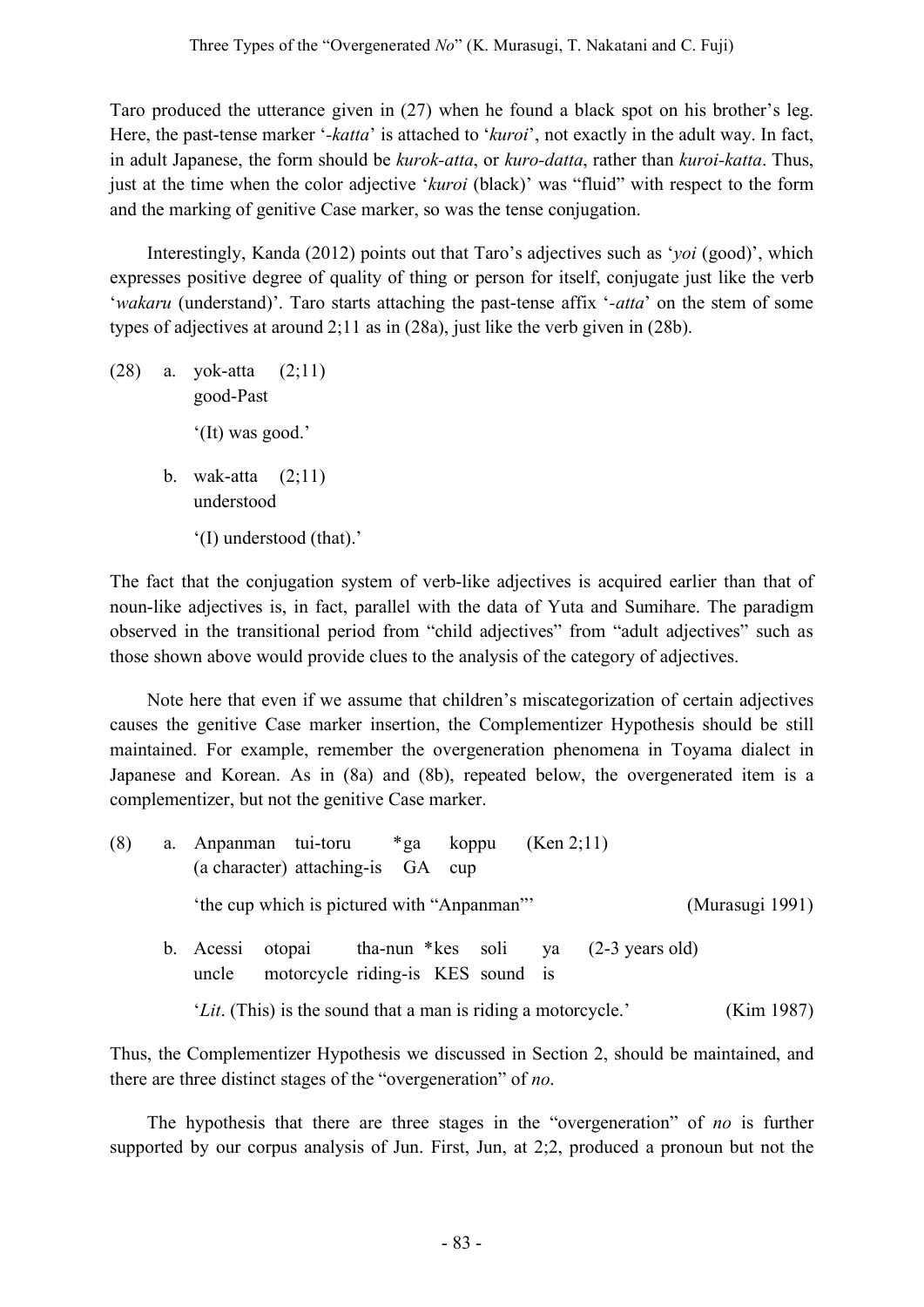genitive Case marker. He produced (29a) and (29b), where there was a brief pause between *no* and the head nominals, *basu* (bus) and *okaasan* (mother). This is exactly the Pronoun stage as is discussed in Section 3.

(29) a. Ookii no [pause] basyu (= basu) wa? (2;4) big N′ (one) bus Top '(Where) is the big bus?' b. ookii no [pause] okaasan (2;5) big N′ (one) mother 'the big one, mother'

Then, at around 2;5, when the genitive Case markers were productively used as in (30), he inserted *no* between adjectives referring to color, size and shape and the head nominals, without making any pauses, as in  $(31)$ .

(30) Kokko-no outi ya (2;5) chicken-Gen house Int

'(This is) a chicken's house.'

- (31) a. Hore, ookii \*no torakku atta zo hore (2;6) hey big NO truck was Int hey 'Hey, there is a big truck.'
	- b. tiisai \*no akatyan (2;6) small NO baby

'a small baby'

c. kuroi \*no zidoosya (2;6) black NO car 'a black car'

Just like Yuta and Sumihare, the overgeneration occurs only with the adjectives of touch and sight, and those adjectives are sometimes used as nominals as well.

(32) a. \*Ookii-ga otiru (2;7) big-Nom fall 'The big (toy car) is falling.' (Adult form: ookii-kuruma-ga / ookii-no-ga)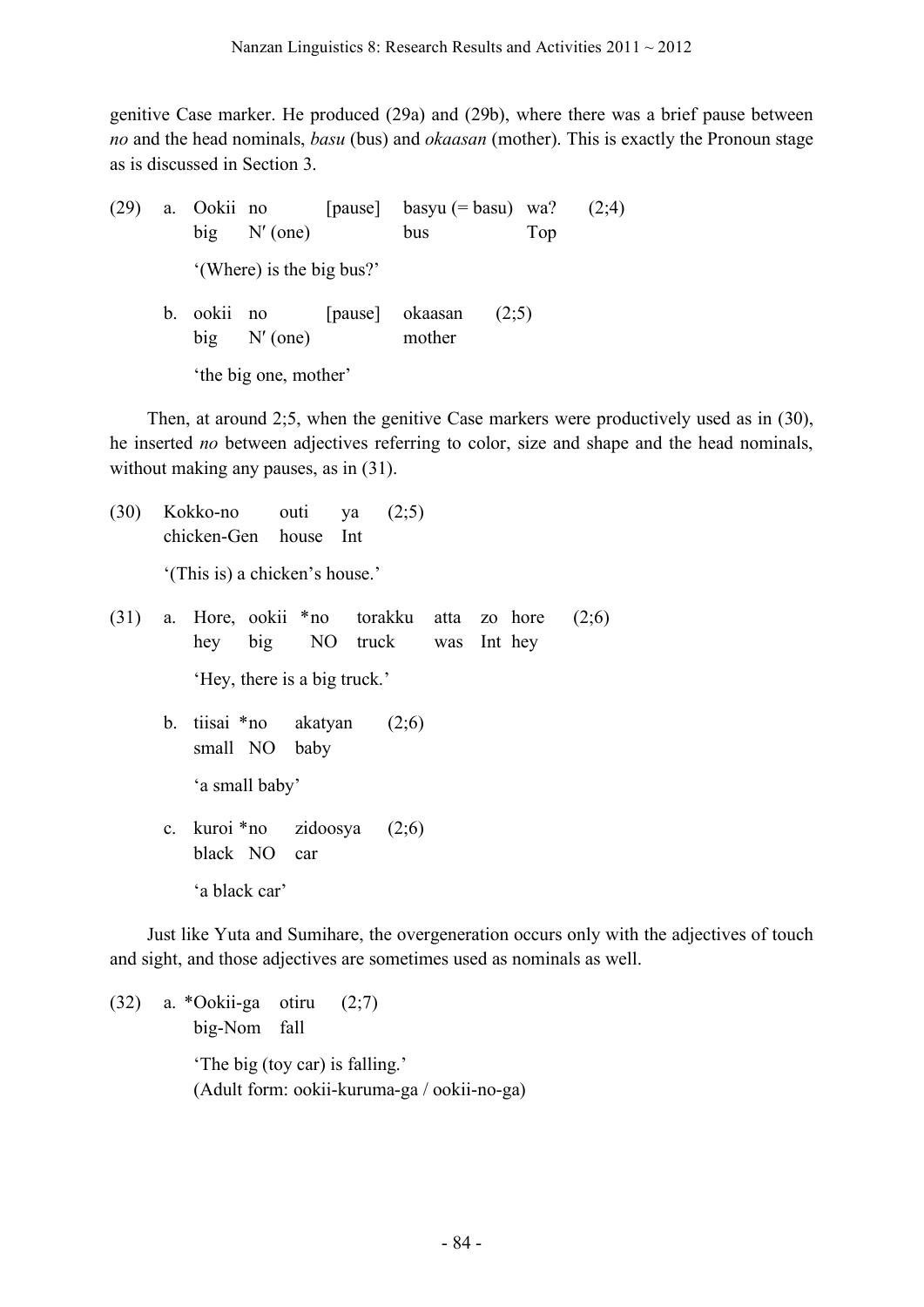b. FAT: Kore-wa nan desu ka this-Top what Cop Q 'What is this?'(Showing CHI a new toy) CHI: Atarasii \*no \*akai (2;8) new NO red '(It's) new red.' (Adult form: atarasii akai-no)

In (32a), the adjective *ookii* (big) appears in the subject position associated with the nominative Case marker *ga*. In (32b), he used the adjective *akai* (red) to refer to the concrete object, a red toy. Hence, those adjectives are treated as nominals, and the overgenerated *no* in (31) is the genitive Case marker, being "correctly" inserted between two NPs.

Finally, as in (33), he started overgenerating *no* with relative clauses at around 2;8.

(33) a. koware-ten \*no yatu zidoosya (2;8) is-broken NO thing car '(This is) a broken car.' b. Omosiroi \*no yakiimo ya kore (2;10) funny NO baked sweet potato Int this

'This is a funny baked sweet potato.'

In (33a), *no* is overgenerated between the modifier *koware-ten* (= *teru*) (is broken) and the head nominal *yatu* (thing). (33b) shows that the overgeneration occurs with any kind of adjectives at this stage. Thus, this is the Complementizer stage, where Jun hypothesizes that Japanese relative clauses are CPs (Murasugi 1991).

Overgeneration of *no* at a later stage of language acquisition can be due to two different reasons, even when they apparently look very similar. Children's miscategorization of certain adjectives causes the genitive Case marker insertion as shown in (32). In addition, the Complementizer Hypothesis should be still maintained to explain the overgeneration of *no* given in (33). The categorization of adjectives and the parameter-setting of the structure of complex NPs are the separate issues.

If this analysis is on the right track, then we predict that the children's erroneous *no*'s in such examples as (32) and (33) do not necessarily "disappear" simultaneously. Murasugi (1991), in fact, observes that Emi, a Japanese-speaking child, kept inserting *no* between such color adjectives as *kuroi* (black), or the exact color term we discussed in this paper, and the head nominal*.* That is, the child kept producing "*kuroi \*no kuku* (the black shoes)," even after the child stopped overgenerating *no* on the relative clauses. Murasugi (1991) stipulates in her dissertation that the name of the black shoes, which were worn only at a very special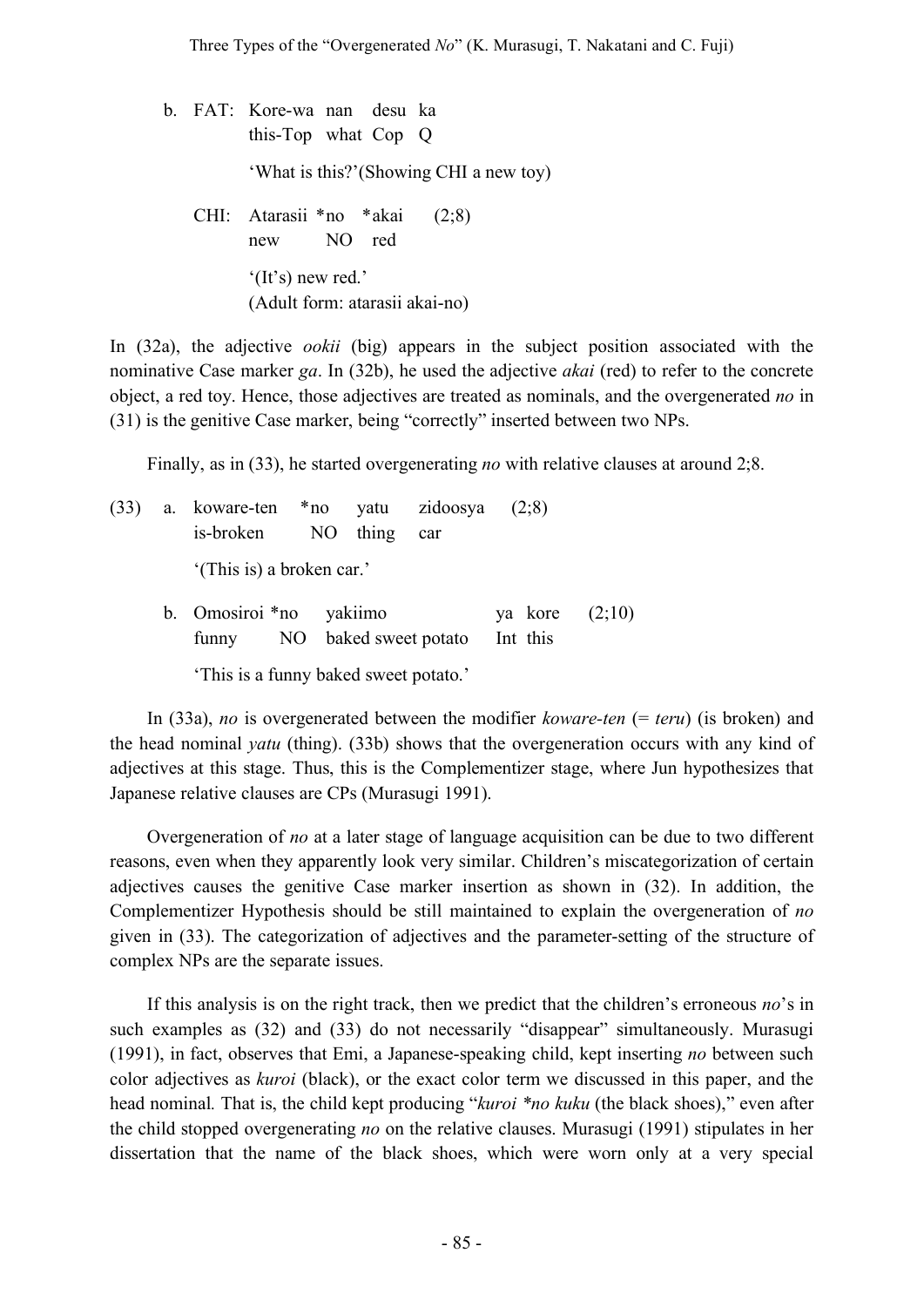occasion, remained in the child lexicon as the name associated with overgenerated *no*. But the stipulation might have been wrong. The problem left unsolved by Murasugi (1991) and the mysterious overgeneration phenomenon may be naturally explained by the proposal that the categorization of adjectives and the parameter-setting of the structure of complex NPs are the separate issues.

### **5. Conclusion**

In this paper, mainly based on the longitudinal studies with Yuta, and the corpus analysis of Sumihare and Jun (CHILDES), we argued that there are three stages of Japanese-speaking children's overgeneration of *no*, in line with Murasugi, Nakatani and Fuji (2009). The overgeneration of *no*, which apparently looks like a single phenomenon includes three parts: *No* as (i) a pronoun (N') at the late age of one, (ii) the genitive Case marker at around the age of two, and (iii) a complementizer (C) at around the age of two through four. The only case that we can truly name as overgeneration is the third stage, or the overgeneration of C. In the other two, *no* is actually used "correctly".

The sixty-year-debate in the field of Japanese acquisition has never ended because of the belief that the overgeneration takes place for a single reason. However, in this paper, we argued that the overgeneration of *no* is a trihedral phenomenon, and the hypotheses proposed were basically all correct. The overgeneration of *no* is due to three independent reasons, i.e., the immature merge operation, the miscategorization of adjectives, and the setting of the relative clause parameter. The analysis of children's errors informs us of the important phases in the stages of grammar acquisition, and provides a key to understanding the nature of language.

# **References**

- Berman, R. (1988) "Word Class Distinctions in Developing Grammar." In Y. Levy, I. Schlesinger, and M. D. S. Braine, eds., *Categories and Processes in Language Acquisition*, Lawrence Erlbaum Associates, Hillsdale, 45–72.
- Boersma, P. and D. Weenink (2009) *Praat: Doing Phonetics by Computer* (Version 5.1.23) [Computer Program], Retrieved October 31, 2009, from http://www. praat.org/
- Clancy, P. (1985) "The Acquisition of Japanese." In D. I. Slobin, ed., *The Cross Linguistic Study of Language Acquisition Volume 1: The Data*, Erlbaum, Hillsdale, N.J., 373–524.
- de Villiers, J. G. and P. A. de Villiers (1978) *Language Acquisition*, Harvard University Press, Cambridge, Mass.
- Gasser, M. and L. Smith (1998) "Learning Noun and Adjective Meanings: A Connectionist Account," *Language and Cognitive Processes Special Issue: Language Acquisition and Connectionism* 13, 269–306.
- Harada, K. (1980) "Notes on the Acquisition of the Genitive Case Particle *No,*" ms. University of New Mexico, Albuquerque.
- Harada, K. (1984) "On the Acquisition of Japanese," *Kinjo Gakuin Daigaku Ronsyu*・*Eibeibungaku hen* 25, 149–171.